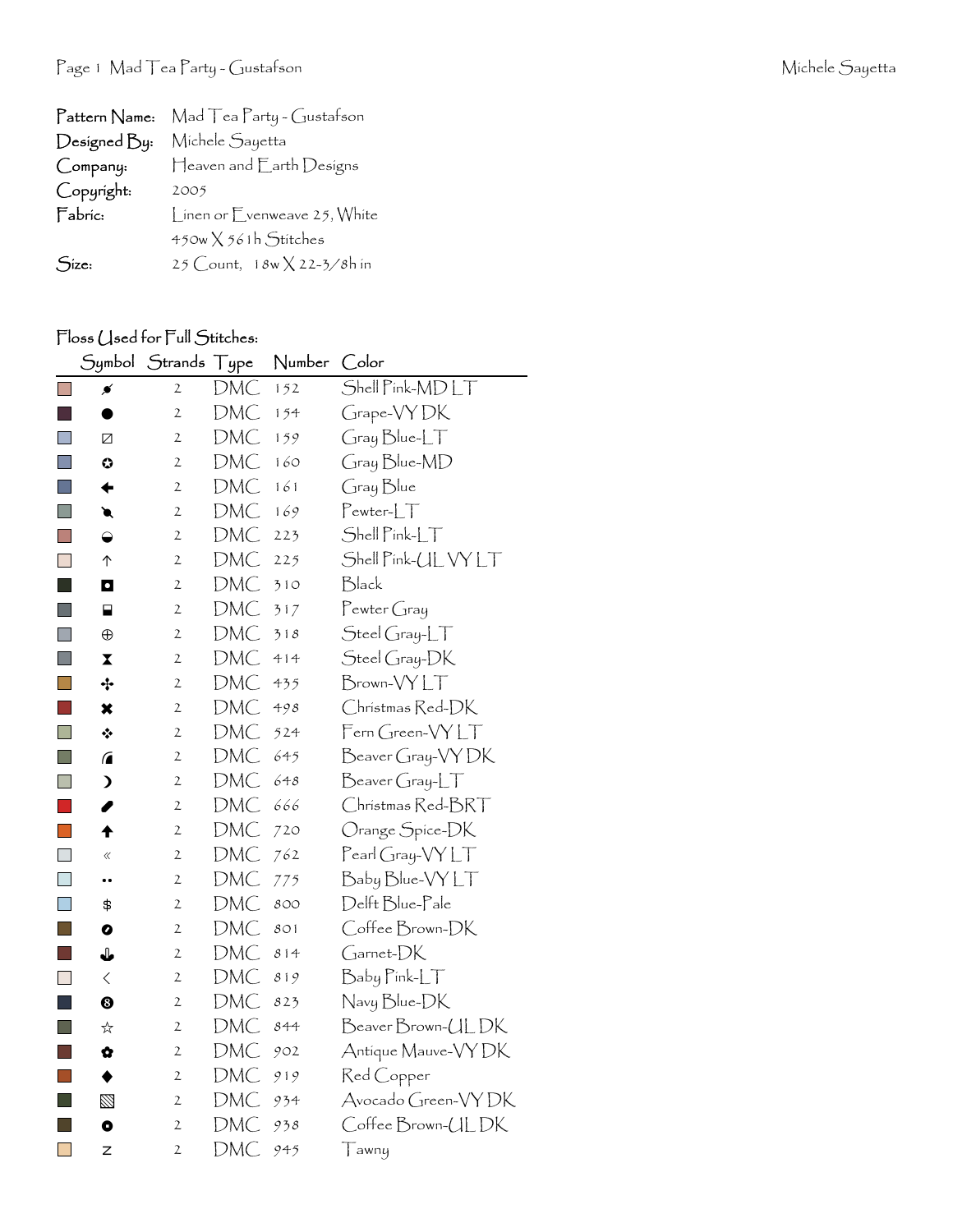|  | Michele Sayetta |
|--|-----------------|
|--|-----------------|

|    |          | Symbol Strands Type |      | Number Color |                      |
|----|----------|---------------------|------|--------------|----------------------|
|    | c٥       | 2                   | DMC. | 977          | Golden Brown-LT      |
|    | 83       | $\mathfrak{2}$      | DMC  | 3041         | Antique Violet-MD    |
|    | ф        | 2                   | DMC. | 3042         | Antique Violet-LT    |
|    |          | 2                   | DMC. | 3371         | Black Brown          |
|    | ↖        | $\overline{2}$      | DMC. | 3743         | Antique Violet-VY LT |
|    | a        | $\overline{2}$      | DMC. | 3747         | Blue Violet-VYLT     |
| ×. | ∕        | $\mathbf{2}$        | DMC. | 3770         | Tawny-VYLT           |
|    | ⊕        | $\overline{2}$      | DMC. | 3776         | Mahogany-LT          |
|    | ∻        | 2                   | DMC  | 3787         | Beige Gray-VY DK     |
|    |          | $\overline{2}$      | DMC  | 3799         | Pewter Gray-VY DK    |
|    | $\Omega$ | 2                   | DMC  | 3822         | $Straw-LT$           |
|    | ÷        | 2                   | DMC  | 3838         | Lavender Blue-DK     |
|    | ł        | 2                   | DMC  | 3839         | Lavender Blue-MD     |
|    | 2        | $\overline{2}$      | DMC  | 3853         | Autumn Gold-DK       |
|    |          | $\overline{2}$      | DMC  | 3860         | (ocoa                |
|    | ☆        | $\mathbf{2}$        | DMC  | 3861         | $Cocoa-LT$           |
|    |          | $\overline{2}$      | DMC  | 3863         | Mocha Beige-MD       |
|    |          | $\overline{2}$      | DMC. | B5200        | Snow White           |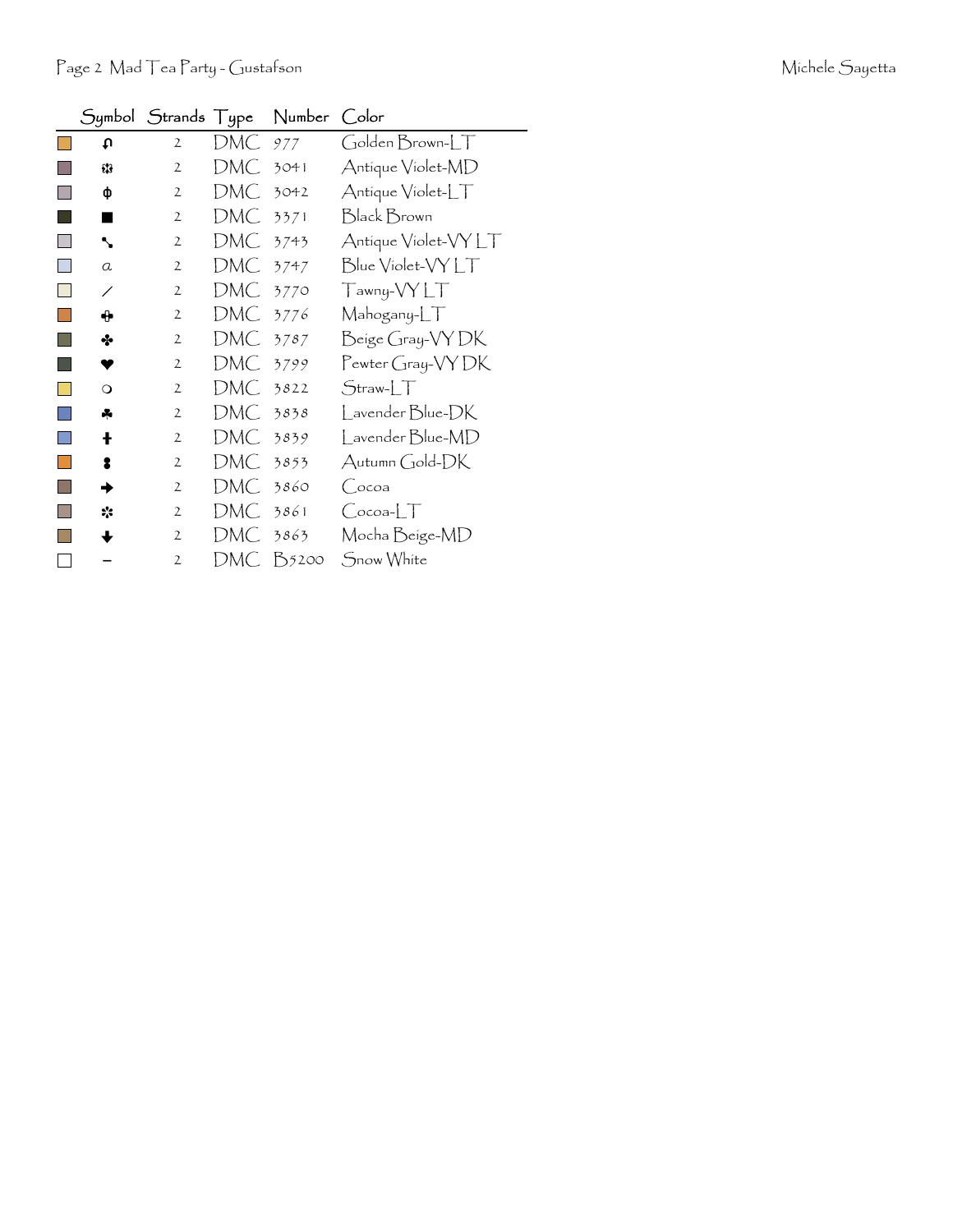## Usage Summary

Strands Per Skein: 6 Skein Length: 313.0 in

| Type                        | Number | Full  | $\mathsf{H}\mathsf{a}\mathsf{f}$ |                    |            |                      |       |       |            |                    | Quarter Petite Back(in) Str(in) Spec(in) French Bead Skein Est. |
|-----------------------------|--------|-------|----------------------------------|--------------------|------------|----------------------|-------|-------|------------|--------------------|-----------------------------------------------------------------|
| $\Box$ DMC                  | 152    | 5805  | $\circlearrowleft$               | $\circlearrowleft$ | $\circ$    | $O.O$                | O.O   | O.O   | $\circ$    | $\circ$            | 2.000                                                           |
| $\blacksquare$ DMC          | 154    | 4637  | O                                | O                  | O          | O.O                  | 0.0   | O.O   | O          | O                  | 2.000                                                           |
| $\Box$ DMC                  | 159    | 3576  | O                                | O                  | O          | O.O                  | O.O   | O.O   | O          | O                  | 1.000                                                           |
| $\Box$ DMC                  | 160    | 1714  | O                                | O                  | O          | O.O                  | O.O   | O.O   | O          | O                  | 1.000                                                           |
| $\Box$ DMC                  | 161    | 917   | O                                | O                  | O          | O.O                  | O.O   | O.O   | O          | O                  | 1.000                                                           |
| $\Box$ DMC                  | 169    | 3596  | O                                | O                  | O          | O.O                  | O.O   | O.O   | O          | O                  | 1.000                                                           |
| $\Box$ DMC                  | 223    | 3008  | O                                | O                  | O          | O.O                  | O.O   | O.O   | O          | O                  | 1.000                                                           |
| $\Box$ DMC                  | 225    | 3083  | O                                | O                  | O          | O.O                  | O.O   | O.O   | O          | O                  | 1.000                                                           |
| $\blacksquare$ DMC          | 310    | 22974 | O                                | O                  | O          | O.O                  | O.O   | O.O   | O          | O                  | 7.000                                                           |
| $\blacksquare$ DMC          | 317    | 5165  | O                                | O                  | O          | O.O                  | O.O   | O.O   | O          | O                  | 2.000                                                           |
| $\Box$ DMC                  | 318    | 4401  | O                                | O                  | O          | O.O                  | O.O   | O.O   | O          | O                  | 2.000                                                           |
| $\Box$ DMC                  | 414    | 3844  | O                                | O                  | O          | O.O                  | O.O   | O.O   | O          | O                  | 2.000                                                           |
| $\Box$ DMC                  | 435    | 3989  | O                                | O                  | O          | O.O                  | O.O   | O.O   | O          | O                  | 2.000                                                           |
| $\blacksquare$ dmC          | 498    | 3784  | O                                | O                  | O          | O.O                  | O.O   | O.O   | O          | O                  | 2.000                                                           |
| $\square$ DMC               | 524    | 2200  | $\circ$                          | O                  | O          | O.O                  | O.O   | O.O   | O          | $\circ$            | 1.000                                                           |
| $\Box$ DMC                  | 645    | 1364  | O                                | O                  | O          | O.O                  | O.O   | O.O   | O          | O                  | 1.000                                                           |
| $\Box$ DMC                  | 648    | 3949  | O                                | O                  | O          | O.O                  | O.O   | O.O   | O          | O                  | 2.000                                                           |
| $\blacksquare$ DMC          | 666    | 879   | O                                | O                  | O          | O.O                  | O.O   | O.O   | O          | O                  | 1.000                                                           |
| $\Box$ DMC                  | 720    | 4262  | O                                | O                  | O          | O.O                  | O.O   | O.O   | O          | O                  | 2.000                                                           |
| $\square$ DMC               | 762    | 5890  | O                                | O                  | O          | O.O                  | O.O   | O.O   | O          | O                  | 2.000                                                           |
| $\square$ DMC               | 775    | 2164  | O                                | O                  | O          | O.O                  | O.O   | O.O   | O          | $\circ$            | 1.000                                                           |
| $\Box$ DMC                  | 800    | 2902  | O                                | O                  | O          | O.O                  | O.O   | O.O   | O          | O                  | 1.000                                                           |
| $\blacksquare$ DMC          | 801    | 5625  | $\circ$                          | O                  | O          | O.O                  | O.O   | O.O   | O          | O                  | 2.000                                                           |
| $\blacksquare$ DMC          | 814    | 8785  | O                                | O                  | O          | O.O                  | O.O   | O.O   | O          | O                  | 3.000                                                           |
| $\square$ DMC               | 819    | 4599  | O                                | O                  | O          | O.O                  | O.O   | O.O   | O          | O                  | 2.000                                                           |
| $\blacksquare$ dm $\subset$ | 823    | 2552  | O                                | O                  | O          | O.O                  | O.O   | O.O   | O          | O                  | 1.000                                                           |
| $\blacksquare$ DMC          | 844    | 3926  | O                                | O                  | O          | O.O                  | O.O   | O.O   | O          | O                  | 2.000                                                           |
| $\blacksquare$ DMC          | 902    | 7128  | $\circ$                          | O                  | $\bigcirc$ | $O.O$                | O.O   | O.O   | O          | $\circ$            | 2.000                                                           |
| $\square$ DMC               | 919    | 9779  | $\circlearrowleft$               | O                  | $\bigcirc$ | $\circ$ .<br>$\circ$ | $O.O$ | $O.O$ | O          | O                  | 3.000                                                           |
| $\blacksquare$ DMC $934$    |        | 350   | $\circlearrowleft$               | $\bigcirc$         | $\bigcirc$ | $O.O$                | $O.O$ | O.O   | $\bigcirc$ | $\circlearrowleft$ | 1.000                                                           |
| $\square$ DMC               | 938    | 4373  | $\circlearrowleft$               | $\bigcirc$         | $\bigcirc$ | $\circ$ .<br>$\circ$ | $O.O$ | $O.O$ | $\bigcirc$ | $\circlearrowleft$ | 2.000                                                           |
| $\square$ DMC               | 945    | 6950  | $\circ$                          | O                  | $\bigcirc$ | $O.O$                | O.O   | $O.O$ | $\circ$    | $\circ$            | 2.000                                                           |
| $\Box$ DMC 977              |        | 7424  | $\circlearrowleft$               | $\bigcirc$         | $\bigcirc$ | $O.O$                | $O.O$ | $O.O$ | O          | O                  | 3.000                                                           |
| DMC 3041                    |        | 2507  | $\circlearrowleft$               | $\circ$            | $\bigcirc$ | $O.O$                | $O.O$ | $O.O$ | $\circ$    | $\circ$            | 1.000                                                           |
| $\Box$ DMC 3042             |        | 3375  | $\circlearrowleft$               | $\bigcirc$         | $\bigcirc$ | $O.O$                | O.O   | $O.O$ | $\circ$    | $\circ$            | 1.000                                                           |
| $\blacksquare$ DMC 3371     |        | 13012 | $\circ$                          | $\circ$            | $\bigcirc$ | $O.O$                | $O.O$ | $O.O$ | $\bigcirc$ | $\circlearrowleft$ | 4.000                                                           |